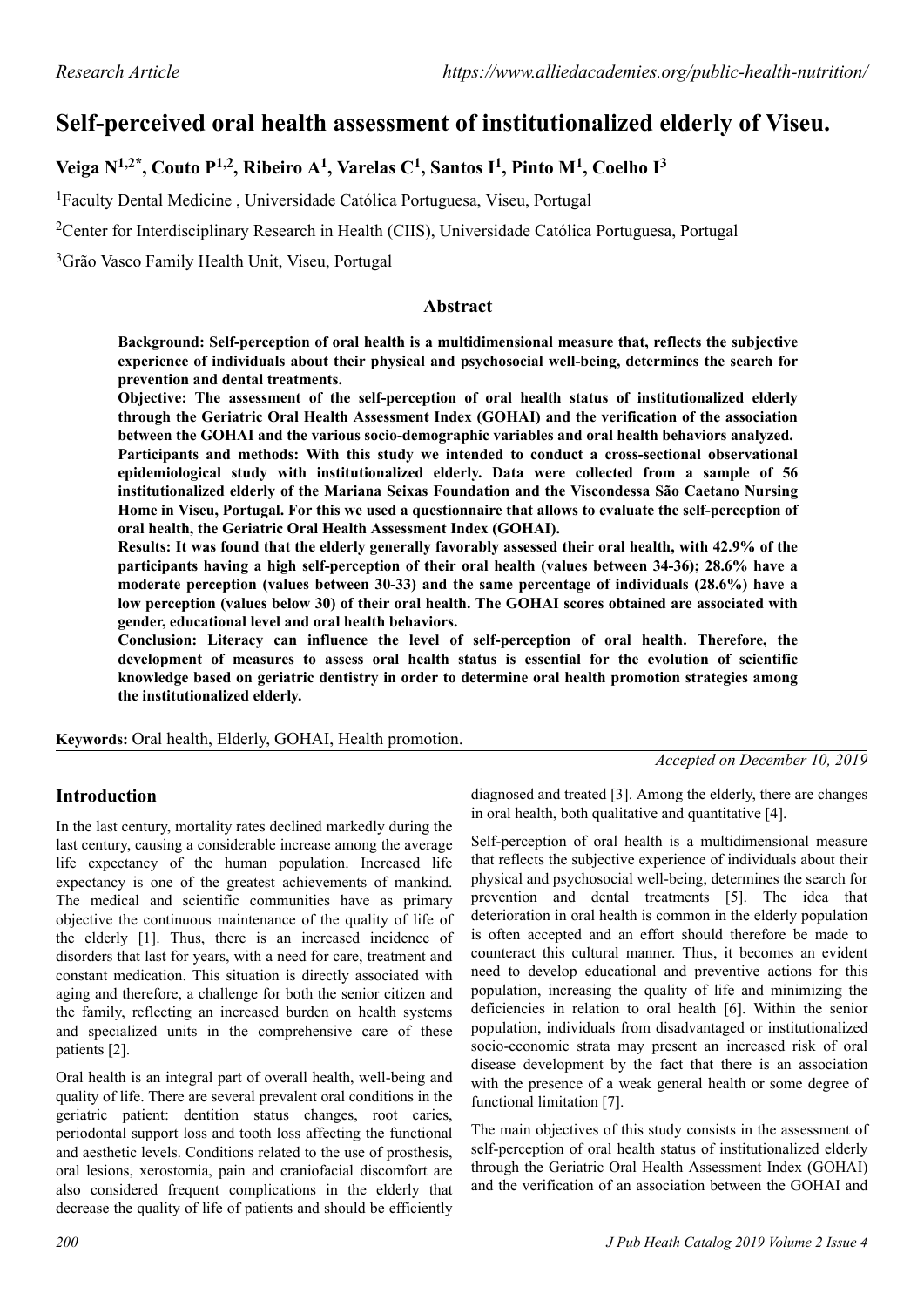the various socio-demographic variables and oral health behaviors analyzed.

### **Participants and Methods**

With this study we intended to conduct a cross-sectional observational epidemiological study among institutionalized elderly. Data was collected from a sample of 56 institutionalized individuals of the Mariana Seixas Foundation and the Viscondessa São Caetano Nursing Home, both in the city of Viseu, Portugal between January, 2017 and April, 2017.

For data collection, we used a questionnaire that allows to assess the self-perception of oral health, the Geriatric Oral Health Assessment Index (GOHAI). This questionnaire was developed specifically for the elderly population, intended to give an insight into the functioning ability of an individual throughout their routine and how they understand all their well-being, thus improving the clinical decision and providing better oral health care [8]. The GOHAI questionnaire consists of 12 questions related to the influence of oral health problems on the physical, psychosocial dimensions and pain or discomfort. This type of questionnaire uses the frequency scale with the 3 categories of "always", "sometimes" and "never", with values of 1, 2 and 3, respectively.

To obtain the final index, the values are summed on a 12-36 scale that classifies self-perception as "high" (34 to 36 points), "moderate" (30 to 33 points) and "low" (<30 points). With this analysis we were able to relate the psychosocial components of both groups with other factors such as oral hygiene, food, medication and their gerodontological characteristics. The statistical analysis was performed with the SPSS software version 23.0® (IBM Corporation, New York, USA). Absolute and relative frequencies were applied in the analysis of quantitative variables. To analyze the associations between variables, the independence Chi-square and Fisher's exact tests were applied, where the level of significance was 0.05.

#### **Results**

The sample subjects in this study were on average 79 years old. Most, (58.9%) were over 80 years old; the minority, (8.9%) were between 40-60 years old; 32.1% included ages 61-79 years. 67.9% of the sample was female and 32.1% of the male gender. All participants were retired; 28.6% did not attend school and cannot read or write; 3.6% did not attend school, but can read and write; 23.2% did not complete the 4th grade; 39.3% completed the 4th grade; while only 1.8% completed higher education. Considering the residence area, 76.8% of the individuals lived in an urban environment while 23.2% had lived, before going to the nursing home, in a rural environment.

Regarding the number of toothbrushes per day: 16.1% did not toothbrush daily, 46.4% toothbrush at least once a day; 21.4% referred tooth brushing twice a day and 16.1% toothbrush more than twice a day. The majority of the study subjects (94.6%) did not use dental floss to complement their oral hygiene, while only 5.4% used it sometimes. Of the total sample, 41.1% In the application of the GOHAI questionnaire, it was found that the elderly generally favorably assessed their oral health, with 42.9% of the participants having a high self-perception of their oral health (values between 34-36); 28.6% have a moderate perception (values between 30-33) and the same percentage of individuals (28.6%) have a low perception (values below 30) of their oral health.

Comparing the oral health index with the age of the participants (40-60 years; 51-79 years;  $>80$  years), it was concluded that 68.8% of the individuals who had a low perception of their oral health had an age equal to or above over 80 years. The pattern is maintained in the elderly group with moderate oral health oversight, where 75.0% are 80 years or older. Of the elderly who have a high self-perception of oral health, the majority (50.0%) is between 61 and 79 years old.

Comparing the GOHAI with gender (male or female), it was possible to verify that females have the highest self-perception (value >33). Therefore, the majority of older females have a high self-perception of their oral health while males have the same percentage of elderly with high and low self-perception  $(p=0.042)$ .

Comparing the GOHAI index with the educational level, it can be verified that 62.5% of the elderly who had low selfperception of their oral health completed until the 4th grade. However, 33.3% of the elderly with a high level of oral health self-perception cannot read or write. Comparing the GOHAI index with the variable residence area (urban or rural), it can be concluded that 70.8% of the elderly with high self-perception live in urban areas (p=0.03).

Comparing the variable number of toothbrushes per day (none, once a day, twice a day, more than twice a day) with the value obtained from GOHAI, it can be concluded that 41.7% of the elderly who had a high self-perception of their oral health only toothbrush once a day while 43.8% of the elderly who had a low level of self-perception (values <30) claimed to brush their teeth twice a day (p=0.037).

Regarding the use of dental floss, it was found that the elderly with low self-perception did not use dental floss (100%). In addition, 87.5% of people who had high self-perception reported not using the dental floss equally.

Comparing the variable use of dental prosthesis with the value obtained in GOHAI, it can be concluded that 54.2% of the elderly who had a high self-perception of their oral health do not have dental prosthesis. This is in contrast with the 81.3% of the elderly who have a low perception of oral health and who have a dental prosthesis (p=0.04).

#### **Discussion**

According to the results of the GOHAI questionnaire it was found that 42.9% of individuals had a high self-perception of their oral health (values above 33), 28.6% had a moderate selfperception (values between 30-33) and 28.6 % a low self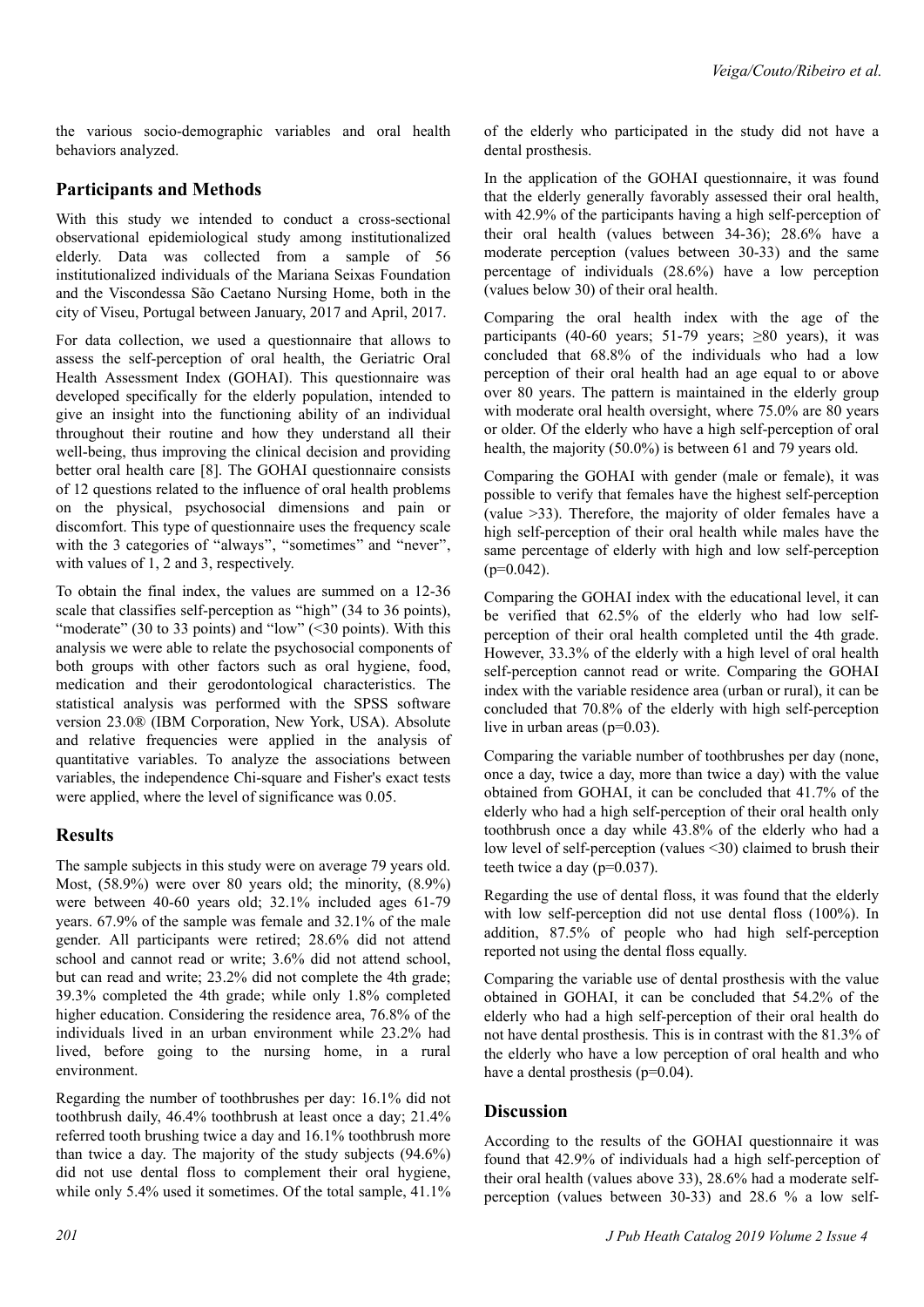*Citation: Veiga N, Couto P, Ribeiro A, et al. Self-perceived oral health assessment of institutionalized elderly of Viseu. J Pub Heath Catalog 2019;2(4):200-203.*

perception (values less than 30). These values are different from those found in studies conducted in Mexico, where most of the population studied had a low self-perception index of the GOHAI questionnaire [9].

The average of GOHAI values in this study was 33 which suggests a high self-perception of the oral health of the study population, similar to what is referred in other studies conducted in China and Japan [10,11].

Comparing the oral health index with gender (male or female), it was possible to verify that females have the highest selfperception (value >33), in agreement with the data obtained in studies conducted by Palácios et al. [9]. In contrast, studies developed by Locker & Slade reveal that the gender with the lowest self-perception index is the female [12]. This suggests that gender-related sociocultural characteristics may be determinants of individuals' lifestyles in relation to oral health, function and aesthetics [9,12].

Considering the individuals who have dental prostheses, the majority have low perception of oral health, while the individuals who do not have dental prosthesis, the majority have high perception of oral health. We can then assess that the use of prosthesis can negatively influence the perception that individuals have of their oral health, and this is clearly verified among the elderly. In Portugal, the idea that there is a relation between aging and tooth loss is still, unfortunately, in terms of culture and among society, a reality.

It is concluded that, of the elderly who have the lowest level of literacy (cannot read or write), most have a high perception of their oral health, while the elderly who completed at least the 4th grade of school, most have a low perception of their oral health, which may reveal that these elderly have a more acceptable reality of their true oral health condition.

The data resulted of the present study is similar to those demonstrated in other studies, for example by Locker & Slade, which associates low educational level attainment with the poor perception of oral health [12].

Among the limitations that may be pointed out in this study is the limited number of elderly individuals in the sample, as well as the predominance of females and those aged 80 years or older. We recommend further studies using a larger sample, with an equal percentage of older men and women from both residence areas, as well as coming from different contexts to confirm the results obtained in this study.

#### **Conclusion**

The elderly is one of the age groups most vulnerable to the emergence of problems in the oral cavity and consequent low quality of life. Indexes such as GOHAI have been very useful for understanding the true perception of health characteristics of the own individual. Literacy can also influence the level of self-perception of oral health, concluding that of the elderly who have the lowest levels of education (cannot read or write), most have a high perception of their oral health.

It should also be noted that the use of prosthesis can negatively influence the perception that individuals have of their oral health. Therefore, the development of measures to assess oral health status is essential for the evolution of scientific knowledge based on geriatric dentistry in order to determine oral health promotion strategies among the institutionalized elderly.

### **Acknowledgement**

The authors are deeply indebted to the Foundation Mariana Seixas and the Viscondessa São Caetano Nursing Home in Viseu, Portugal, and their institutionalized elderly for the participation and important contribution to this study.

#### **References**

- 1. Lunenfeld B, Stratton P. The clinical consequences of an aging world and preventive strategies. Best Pr Res Clin Obs Gynaecol. 2013;27(5):643-659.
- 2. Veras R. Population aging today: demands, challenges and innovations. Rev Saude Publica. 2009;43(3):548–554.
- 3. Shay K. Infectious complications of dental and periodontal diseases in the elderly population. Clin Infect Dis. 2002;34(9):1215–1223.
- 4. AlBaker AM, AlBaqami FF, AlHarbi TM, et al. Oral Health Status and Oral Health-related Quality of Life among Hospitalized and Nonhospitalized Geriatric Patients. J Contemp Dent Pract. 2017;18(3):228-234.
- 5. Kundapur V, Hegde R, Shetty M, et al. Effect of Loss of Teeth and its Association with General Quality of Life using Geriatric Oral HealthAssessment Index (Gohai) among Older Individuals Residing in Rural Areas. Int J Biomed Sci. 2017;13(1):6-12.
- 6. Shekhawat KS, Chauhan A, Koshy AA, et al. Reliability of Malayalam version of Geriatric Oral Health Assessment Index among institutionalized elderly in Alleppey, Kerala (India): A pilot study. Contemp Clin Dent. 2016;7(2): 153-157.
- 7. Carvalho C, Manso AC, Escoval A, et al. Self-perception of oral health in older adults from an urban population in Lisbon, Portugal. Rev Saude Publica. 2016;50:53.
- 8. Campos JA, Zucoloto ML, Geremias RF, et al. Validation of the Geriatric Oral Health Assessment Index in complete denture wearers. J Oral Rehabil. 2015;42(7):512-520.
- 9. Palácios R, Amador V, Soto R, et al. Relationship between gender, income and education and self-perceived oral health among elderly Mexicans. An exploratory study. Ciênc colectiva saúde. 2015;20(4):997-1001.
- 10. Wong MC, Liu JK, Lo EC. Translation and validation of the Chinese version of GOHAI. J Public Health Dent. 2002;62:78-83.
- 11. Naito M, Suzukamo Y, Nakayama T, et al. Linguistic adaptation and validation of the General Oral Health Assessment Index (GOHAI) in an elderly Japoneses population. J Public Health Dent. 2006;66:273-275.